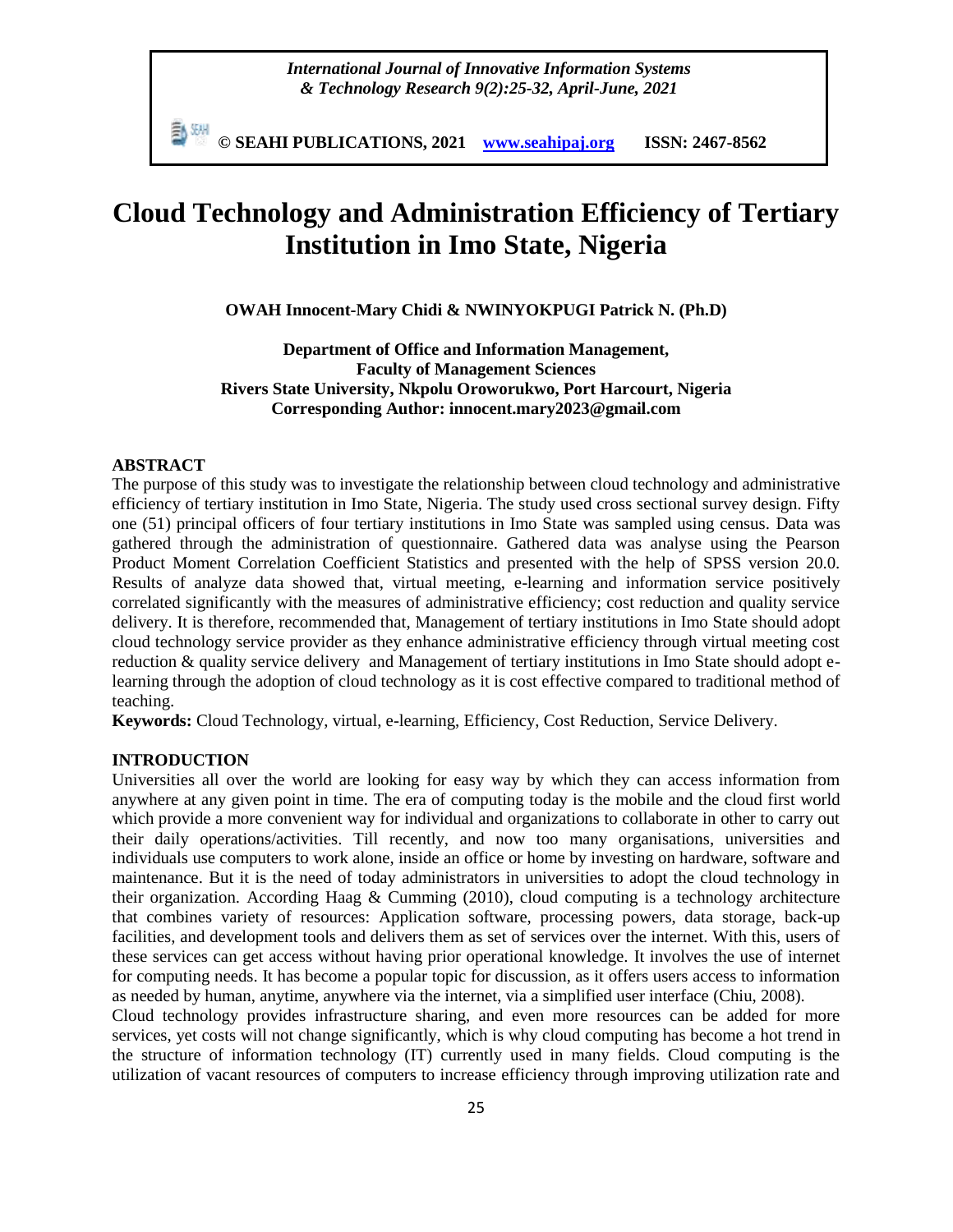reducing energy consumptions, one of the solutions to reducing the greenhouse effect (Zhang et al., 2010). Various cloud architectures have been implemented in several fields. Cloud architecture can also be tailor-made and used according to user requirements. The cloud platform has been proved significant in the development of various sectors, with the integration of required features with existing technology to present a new innovation in the cloud architecture (Dutta, Peng, and Choudhary, 2013; Eunjeong, 2013). There are various uses of cloud that provide scope for implementing data collection and distribution on a wide platform. Apart from data processing, cloud presents the platform for application and software development along with online usage over a wide range of domains.

Administrative efficiency is a common concept used on a daily basis by all economic agents. However, there is no precise and a universally acceptable definition of the term. It has a variety of meanings attached to it. Nonetheless, there is still a common reference point by all users of the concept. It is used mainly in reference to governmental actions that are geared to serve the interest and ensure the wellbeing of the citizenry through proper management of both human and material resources, (De-Marcos, 2016).

Administrative efficiency is the judicious utilization of resources, proper conduct and management of affairs at the general level to facilitate administrative effectiveness. Administrative efficiency connotes complying with due process, responsiveness to local needs, transparency, accountability and adhering to budget provisions. Efficiency is doing things rightly, that is, using minimum inputs to achieve maximum outputs, (Longe and Durosaro, 2017).

# **Virtual Meeting And Administrative Efficiency**

Lu  $\&$  Peeta (2009) found that the context within which a meeting is conducted has a considerable influence on the choice of media. Their study findings indicate that videoconferences are adequate for contexts such as information exchange, management meetings, training and consulting, while face-to-face meetings are best suited for negotiations, business discussions, and marketing demonstrations. Likewise, Arnfalk & Kogg (2003) stress that meetings always take place in a context. The results from their study reveal that personal meetings are preferred in the beginning and the end of a project, whereas virtual meetings are sufficient for follow-up and information tasks as well as for short and repetitive meetings.

Similar results were reported by Lian & Denstadli (2004), who found that face to face (FTF) meetings often involve negotiations and unstructured contact, while VCs have less complex content. Research also advocates cost and time savings as key factors in deciding on the most appropriate meeting form (Parsons & Adhikari, 2016; Weinstein, 2012; Räsänen et al., 2010; Panteli & Dawson, 2000). It is acknowledged that VC technology helps companies to reduce business travel expenses which come in the form of direct costs such as transport to and from the airport, flight, car services, hotels, meals, and client entertainment (ibid.). Moreover, using VC can reduce employee time lost in travelling, which comes in form of salaries as company's indirect cost (Douglas et al., 2013). According to Räsänen et al. (2010) travelling to meetings is a time-consuming activity that also influences the employees lost productivity.

# **E-Learning And Administrative Efficiency**

Fischer et al. (2015) studied how proceedings of scientific conferences can be used for trend studies in the field of e-learning. They examined the abstracts of 427 scientific articles of leading German-speaking elearning conferences published from 2007 to 2013. The study was conducted at German-speaking conferences and, thus, reflects the situation in Germany, Switzerland and Austria. Fischer et al. (2015) made an important contribution to the diffusion of digital media in higher education. The researchers found that the detailed analysis of the frequency distribution over the seven years reflects the intensity of scientific discussion towards e-learning trends, and conclusions about the didactical or technical potentials of innovations can be introduced. Specifically, they found the development potential of learning management, mobile learning, virtual worlds, e-portfolio, social media and Massive Open Online Courses are crucial for e-learning in German higher education. Moravec et al. (2015) showed how e learning tools impact students' achievement. The study was attended by nearly 2000 students. According to Moravec *et al.* (2015), the study compares the results of questions from the area of law where the tool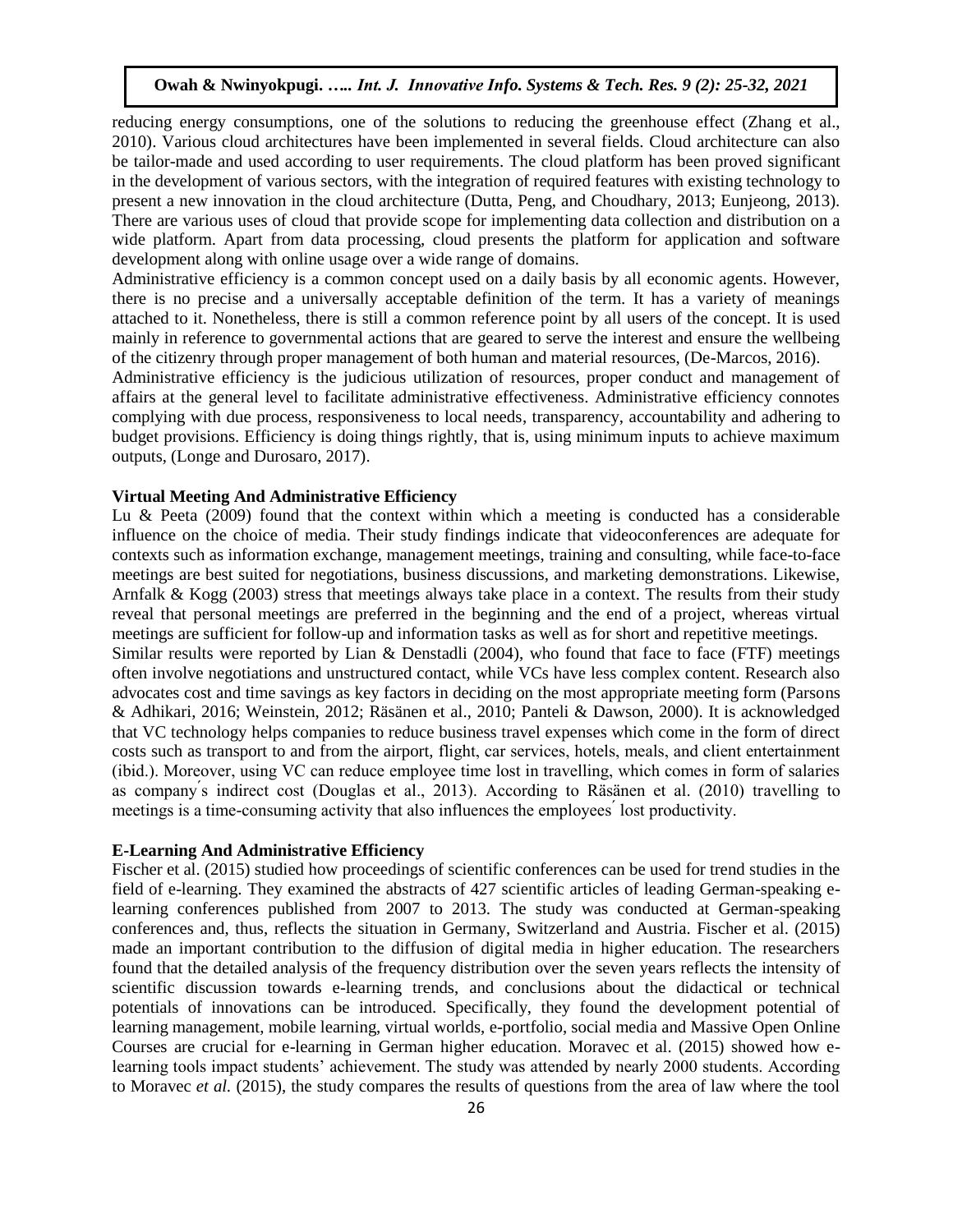was provided in a pilot version with the results of questions, where the e-learning tool was not provided. The researchers found that the e-learning tools have affected the students' results. Nevertheless, the belief of the e-learning tool may possibly have a negative effect on students who will depend on given materials was disproved.

#### **1.2 Statement of the Problems**

Cloud Technology (CT) is considered a critical tool in preparing and educating students with the required skills for the global workplace. It educates students so that they can continually adapt to a work world of continuous technological innovations. The ability to become lifelong learners within a context of collaborative environment and the ability to work and learn from experts and peers in a connected global community are major flexibilities offered by cloud technology. Cloud Technology (CT) is a versatile tool for running a smooth and efficient university system, giving support in areas such as lecture delivery, private studies, information disseminations, program (conferences and seminars) planning and execution, communication at different levels, crisis prevention and management. Unfortunately, the recurring global economic meltdown (GEM) and national financial hiccups currently embattling the developing countries continue to pose a serious threat to the survival of quality education as governmental institutions and university administrators helplessly fight the provision of unlimited fundamental cloud Technology (CT). Cloud technology facilities and support tools, services and applications needed to facilitate effective teaching and sustainable educational research and development (SERD) activities in universities. Furthermore, developing countries generally face challenges in terms of human and financial resources needed to harness the potential of Cloud Ttechnology (CT) successfully and effectively in education. As much as the adoption of it in education becomes imperative, cost of owning of the required Cloud Technology (CT) infrastructures, licensing, standards requirement, cost of maintenance, electrical power supply and physical security of these facilities come at a great financial expense. The availability and accessibility to Cloud Ttechnology infrastructures and services by staff and students in universities in most developing economies are limited or non-existent. Inadequate funding of universities by the government at all levels, erratic power supply, operational cost, high cost of equipment renewal, cost of maintenance and bandwidth, lack of maintenance practice and lack of Cloud Technology ICT budget by the universities are the major factors responsible for the failure of the survival of Cloud Technology in universities. Effective teaching-learning process, research and development activities have been hampered as a result of these menaced. For instance, when power is rarely supplied, the admirable goals of transforming education with Cloud Ttechnology and taking a paradigm shift in education is all a dream; having access to educational resources on demand, anytime, anyhow and anywhere is a story and elearning would not be sustained either. Sequel to these challenges, the adoption of cloud computing, a service-oriented alternative to ICT provisioning and deployment, with the potential to yield low cost, improved efficiency and availability become imperative in universities. Therefore, this study intends to investigate the relationship between cloud technology and administrative efficiency of tertiary institution in Imo State, Nigeria. Specifically, the study sought to examine:

- i. How virtual meeting influence administrative efficiency in tertiary institution in Imo State, Nigeria.
- ii. How E-learning influence administrative efficiency of tertiary institution in Imo State, Nigeria.

The following research questions were structured to guide the study:

- i. To what extent does virtual meeting enhance administrative efficiency of tertiary institution in Imo State, Nigeria?
- ii. To what extent does e-learning enhance administrative efficiency of tertiary institution in Imo State, Nigeria?

#### **Hypotheses**

The following null hypotheses were formulated and tested at 0.05 level of significance.

 $H<sub>01</sub>$ : There is no significant relationship between virtual meeting and cost reduction of tertiary institution in Imo State, Nigeria.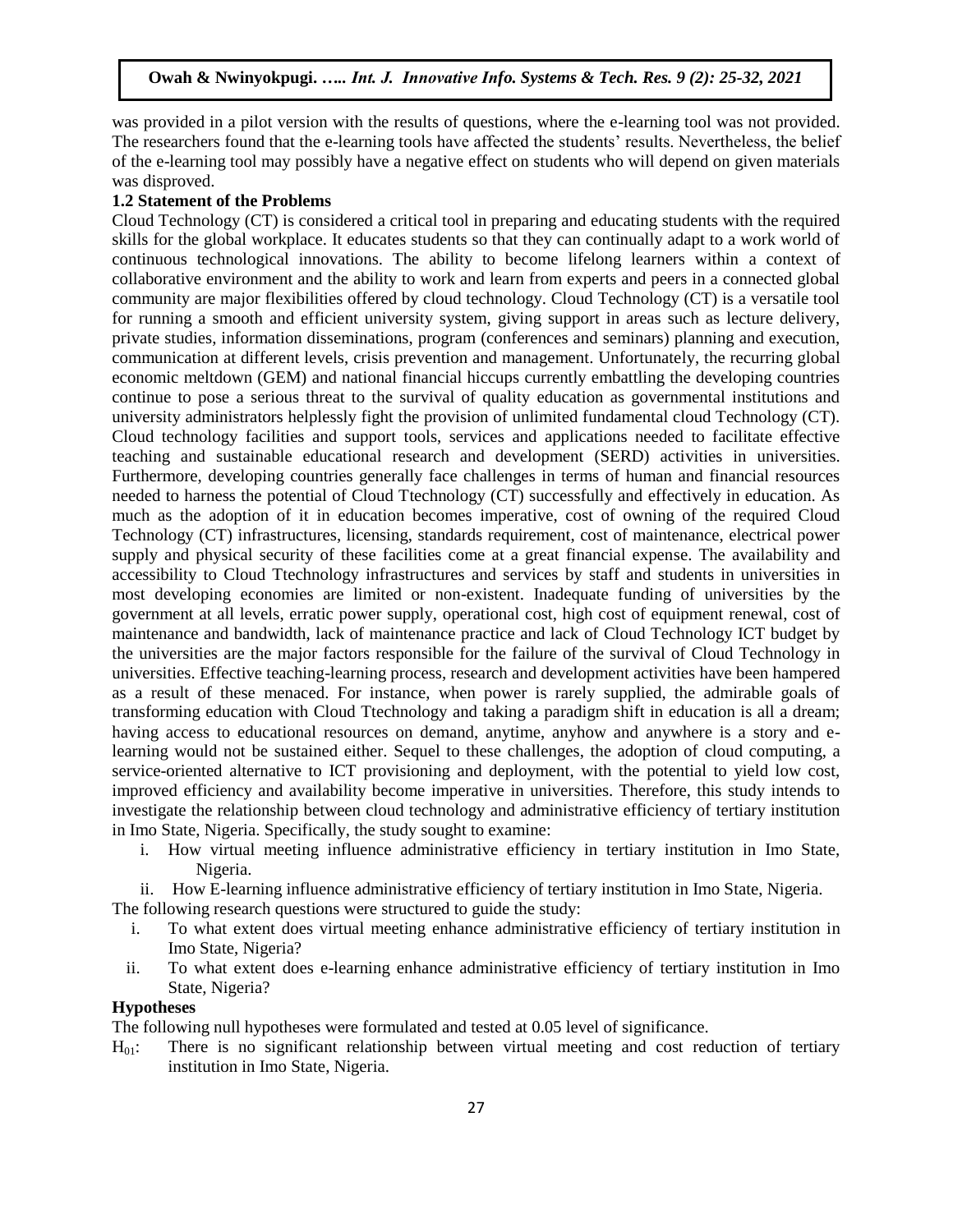- $H_{02}$ : There is no significant relationship between virtual meeting and service quality of tertiary institution in Imo State, Nigeria.
- H03: There is no significant relationship between e-learning and cost reduction of tertiary institution in Imo State, Nigeria.
- $H_{04}$ : There is no significant relationship between e-learning and service quality of tertiary institution in Imo State, Nigeria.

### **METHODOLOGY**

The research study adopted a descriptive research approach through the adoption of the cross sectional survey design., The population of the study comprises of 51 management staff of the tertiary institutions, in Imo State, Nigeria. This study covers the entire fifty one (51) study population, since the population is manageable. The instrument for data collection was done through administration of questionnaire. The instrument design for this study was designed in two sections. The first section was design to generate the demographic data of the respondents; the second section was structured to obtain data on the dimensions of cloud technology and measures of administrative efficiency. The questionnaire use four points Likert scale of four options: VHE = Very High Extent (4); HE = High Extent (3), LE = Low Extent = 2, and  $VLE = V$ ery Low Extent (1). The reliability of the study variables is anchored on the Cronbach Alpha, as only variables with the return above 0.72. The purpose of the study is to investigate the relationship between two variables, (cloud technology and administrative efficiency in Imo State), the Pearson's Product Moment Correlation Coefficient was used to analyze the data. Below is the Pearson's Product Moment Correlation Coefficient formula.

$$
r = \frac{n \sum xy - \sum x \sum y}{\sqrt{(n \sum x^2 - \sum x^2)} \left( n \sum y^2 - (\sum y)^2 \right)}
$$

#### **RESULTS**

#### **Test of Hypotheses**

- $H<sub>01</sub>$ : There is no significant relationship between virtual meeting and cost reduction of tertiary institution in Imo State, Nigeria.
- $H_{02}$ : There is no significant relationship between virtual meeting and service quality of tertiary institution in Imo State, Nigeria.

# **Table 1. Correlations matrix of virtual meeting and administrative efficiency**

|                                    |                            | Virtual   | <b>Cost Reduction</b> | <b>Quality Service</b> |
|------------------------------------|----------------------------|-----------|-----------------------|------------------------|
|                                    |                            | meeting   |                       | Delivery               |
| Virtual Meeting                    | <b>Pearson Correlation</b> |           | $.983***$             | $.978***$              |
|                                    | $Sig. (2-tailed)$          |           | .000                  | .000                   |
|                                    | N                          | 45        | 45                    | 45                     |
| <b>Cost Reduction</b>              | <b>Pearson Correlation</b> | .983**    |                       | .987**                 |
|                                    | $Sig. (2-tailed)$          | .000      |                       | .000                   |
|                                    | N                          | 45        | 45                    | 45                     |
| <b>Quality Service</b><br>Delivery | <b>Pearson Correlation</b> | $.978***$ | .987**                |                        |
|                                    | $Sig. (2-tailed)$          | .000      | .000                  |                        |
|                                    | N                          | 45        | 45                    | 45                     |

\*\*. Correlation is significant at the 0.01 level (2-tailed).

Source: Field Data, 2020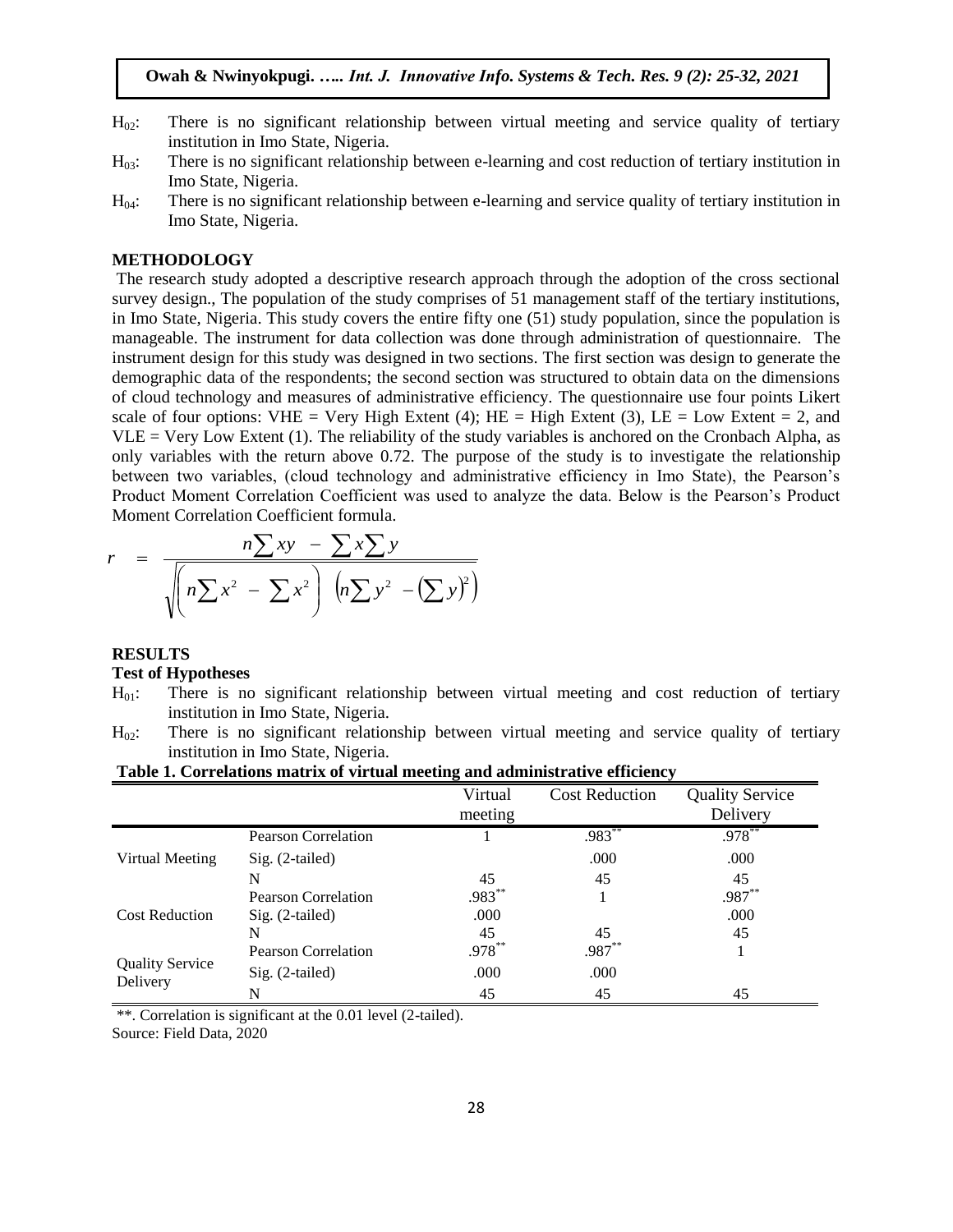The table 1 shows the correlation of hypotheses one and two; the hypothesis one show a significant correlation at  $r = .983^{**}$  where P-value = .000 (P<0.001). This implies a strong and significant relationship between both variables at  $95\%$  level of confidence. We therefore reject the null hypothesis (Ho<sub>1</sub>), and upheld the alternate and restated, thus, there is a significance relationship between virtual meeting and cost reduction of administration in tertiary institution in Imo State, Nigeria.

The hypothesis two show a significant correlation at  $r = .978^{**}$  where P-value = .000 (P<0.001). This implies a strong and significant relationship between both variables at 95% level of confidence. We therefore reject the null hypothesis  $(Ho:2)$ , and upheld the alternate and restated, thus, there is a significance relationship between virtual meeting and quality service delivery in tertiary institution in Imo State, Nigeria.

- $H_{03}$ : There is no significant relationship between e-learning and cost reduction of tertiary institution in Imo State, Nigeria.
- $H_{04}$ : There is no significant relationship between e-learning and service quality of tertiary institution in Imo State, Nigeria.

|                                    |                            | E-learning | Cost<br>Reduction | <b>Quality Service</b><br>Delivery |
|------------------------------------|----------------------------|------------|-------------------|------------------------------------|
| E-learning                         | <b>Pearson Correlation</b> |            | $.973***$         | $.983***$                          |
|                                    | $Sig. (2-tailed)$          |            | .000              | .000                               |
|                                    | N                          | 45         | 45                | 45                                 |
| <b>Cost Reduction</b>              | Pearson Correlation        | $.973***$  |                   | .987**                             |
|                                    | $Sig. (2-tailed)$          | .000       |                   | .000                               |
|                                    | N                          | 45         | 45                | 45                                 |
| <b>Quality Service</b><br>Delivery | Pearson Correlation        | .983**     | .987**            |                                    |
|                                    | Sig. (2-tailed)            | .000       | .000              |                                    |
|                                    | N                          | 45         | 45                | 45                                 |

**Table 4.16 Correlations matrix of E-learning and administrative efficiency** 

\*\*. Correlation is significant at the 0.01 level (2-tailed).

Source: Field Data, 2020

The table 2, shows the correlation of hypotheses three and four; the hypothesis three show a significant correlation at  $r = .973^{**}$  where P-value = .000 (P<0.001). This implies a strong and significant relationship between both variables at 95% level of confidence. We therefore reject the null hypothesis (H $o_3$ ), and upheld the alternate and restated, thus, there is a significance relationship between e-learning and cost reduction of administration in tertiary institution in Imo State, Nigeria.

The hypothesis four show a significant correlation at  $r = .983^{**}$  where P-value = .000 (P<0.001). This implies a strong and significant relationship between both variables at 95% level of confidence. We therefore reject the null hypothesis  $(Ho<sub>4</sub>)$ , and upheld the alternate and restated, thus, there is a significance relationship between e-learning and administrative quality service delivery in tertiary institution in Imo State, Nigeria.

The empirical findings revealed a positive and significant relationship between cloud technology and administrative efficiency using Pearson Product Moment Correlation Coefficient formula at 95% confidence interval, through Statistical Package for Social Science (SPSS) version 20.0. This findings support the study of Song (2017), who advocates that, computing as a service has seen a phenomenal growth in recent years. The primary motivation for this growth has been the promise of reduced capital and operating expenses, and the ease of dynamically scaling and deploying new services without maintaining a dedicated compute infrastructure. Hence, cloud computing has begun to rapidly transform the way organizations view their Internet Technology (IT) resources. From a scenario of a single system consisting of single operating system and single application, organizations have been moving into cloud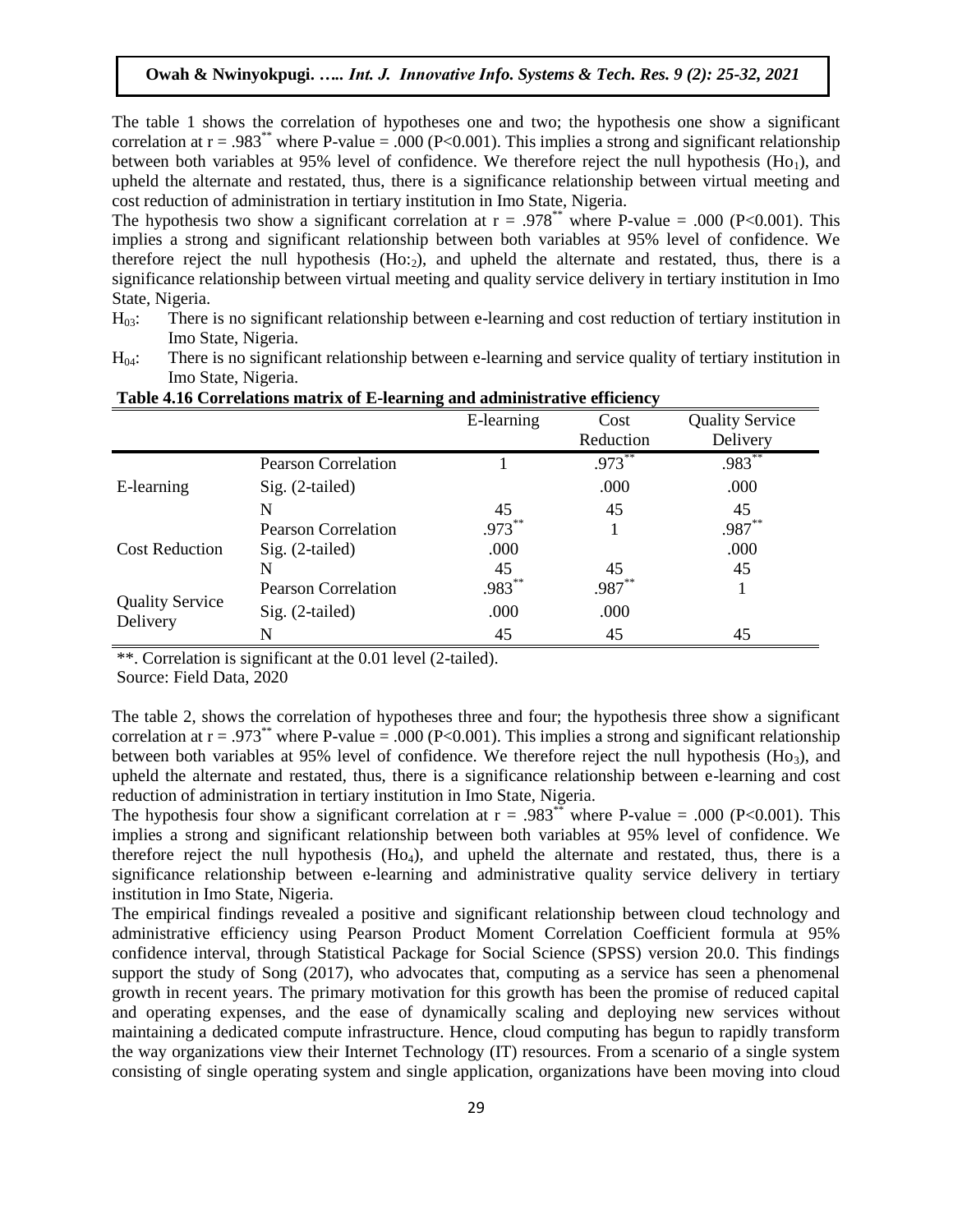computing, where resources are available in abundance and the user has a wide range to choose from. Cloud computing is a model for enabling convenient, on-demand network access to a shared pool of configurable computing resources that can be rapidly provisioned and released with service provider interaction or minimal management effort Verma et al., (2013). And the study of Longe & Durosaro (2017), asserted that, administrative efficiency is doing things rightly, that is, using minimum inputs to achieve maximum outputs.

# **Virtual meeting and administrative efficiency of tertiary institution in Imo State, Nigeria**

The first and second hypotheses shows that, there is a strong positive relationship between virtual meeting and measure of administrative efficiency cost reduction and quality service of which the significant is based on r=0.983; p=  $0.000$  <0.05., and r=0.978; p= 0.000 <0.05., both at 95% confidence interval leading to the rejection of the null hypothesis  $(H_{0:1})$  and  $(H_{0:2})$ , stated in the chapter one, and upheld the alternate and restated thus; there is a significant relationship between virtual meeting and cost reduction and quality service. This study findings support the empirical findings and the statement asserted by Poor (2008), that information communication technology (ICT) provides several facilities and possibilities for educational administrators to do their tasks. He mentioned that communication and information systems have changed the very nature of higher education. He had also noted that there is an increase in effectiveness and efficiency of management through the use of ICT. It was also mentioned that ICT was utilized by head of faculties for planning, and evaluation of academic affairs, financial affairs, and administrative affairs such as holding of meetings etc.

## **E-learning and administrative efficiency of tertiary institution in Imo State, Nigeria**

The three and four hypotheses shows that, there is a strong positive relationship between e-learning and measure of administrative efficiency cost reduction and quality service delivery of which the significant is based on r=0.973; p= 0.000 < 0.05., and r=0.983; p= 0.000 < 0.05., both at 95% confidence interval leading to the rejection of the null hypothesis  $(H_{0:3})$  and  $(H_{0:4})$ , stated in the chapter one, and upheld the alternate and restated thus; there is a significant relationship between e-learning and cost reduction and quality service delivery. This study findings support the empirical findings of Cavadas, Villanueva, & Gérvas, (2010) in a study on the use of ICT in Singapore universities. They concluded that ICT enable teaching and learning and also reported that for students, activities such as course applications, course and examination registration, viewing of examination results, access to timetable and payment of university fee can be done through various internet-based application. It was also mentioned that staff members use ICT for services such as leave applications, e-forms for various purpose, and personal financial information related to the university.

#### **CONCLUSIONS**

In this study, the relationships between virtual meeting, e-learning, and information service have been investigated. A survey seeking for the relationships has been conducted on a sample of 51 management employees of tertiary institution in Imo State, Nigeria. The study results shows significant relationships between the variables hypothesized in the research conceptual framework. Accordingly, the study strategy and methodology was designed in a way that points towards the achievement of the study objectives. The study concluded that cloud technology through the use of virtual meeting, e-learning and information service significantly influences administrative cost reduction and quality service delivery. A scattered plot diagram was also plot to see the relationship between the predictor variable (cloud technology) and the criterion variable (administrative efficiency). The scatter plot graph shows at  $R^2$  linear value of (0.966) depicting a strong viable and positive relationship between the two constructs. The implication is that an increase in cloud technology simultaneously brings about an increase in the level of administrative efficiency in tertiary institution.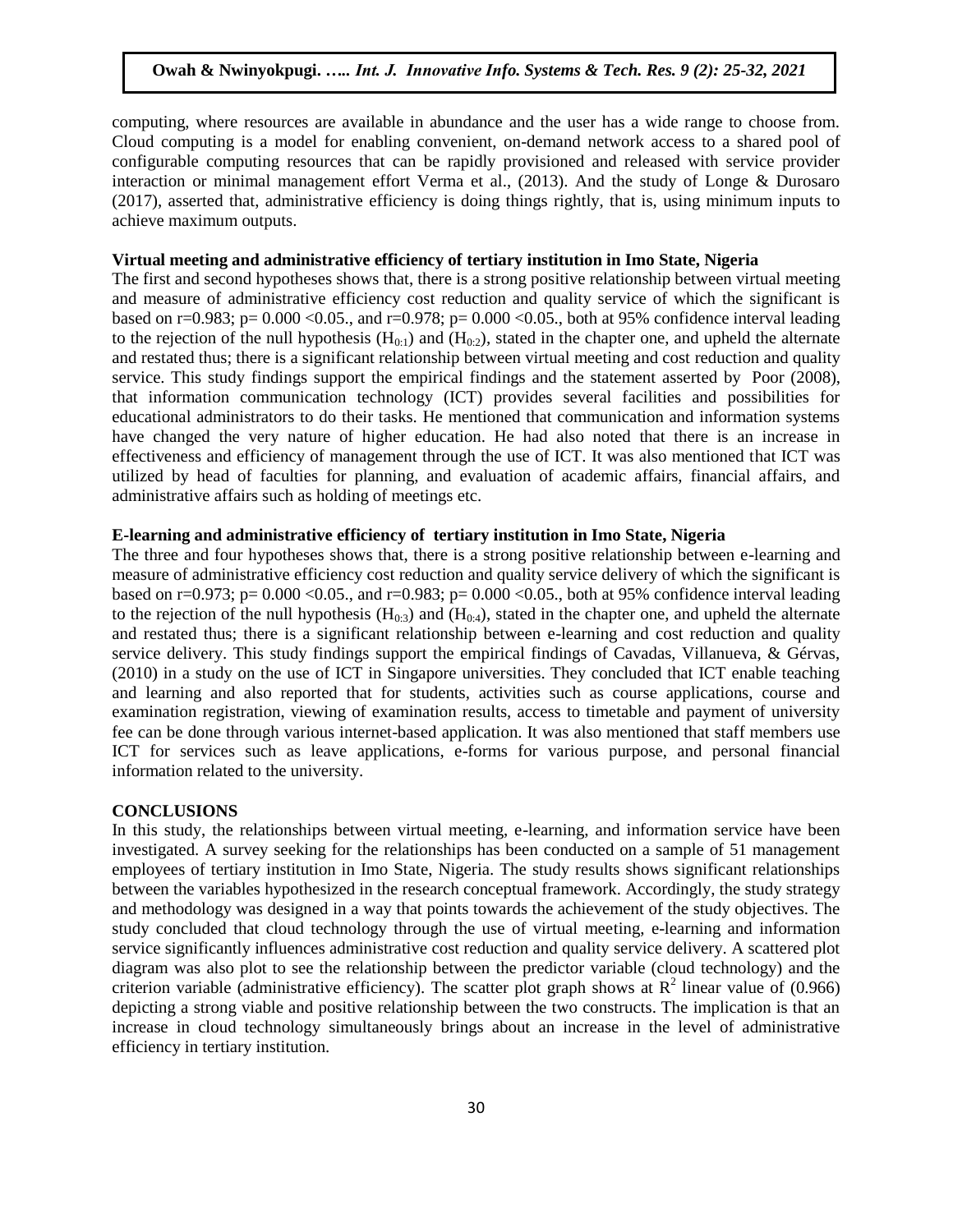# **RECOMMENDATIONS**

The recommendations of this study are deduced from the empirical findings and conclusion drawn. Therefore, the following recommendations are hereby made:

- i.) Management of tertiary institutions in Imo State should adopt cloud technology service provider as they enhance administrative efficiency through virtual meeting cost reduction  $\&$  quality service delivery.
- ii.) Management of tertiary institutions in Imo State should adopt e-learning through the adoption of cloud technology as it is cost effective compared to traditional method of teaching.

#### **REFERENCES**

- Ahmed Y., & Manal A., (2011). Security issues in cloud computing, in the GSTF *International Journal on Computing ,* 1(3), 67 – 75.
- Alireza, A. S., & Mahdi, A. (2012). Target and kaizen costing. *International Journal of Social, Behavioural, Educational, Economic, Business and Industrial engineering, 6*(2), 171 - 177.
- Cavadas, L. F., Villanueva, T., & Gérvas, J. (2010). General practice innovation: A Portuguese virtual conference. *Journal of Medical Education,* 44(5), 514–515.
- Collier, P. M. (2015). Accounting for managers: Interpreting accounting information for decision making.(5ed.). Southern Gate, UK: John wiley & Sons Ltd.
- De-Marcos, L., (2016). On the effectiveness of game-like and social approaches in learning: Comparing educational gaming, gamification and social networks. *Computers and Education,* 95(6), 99 –113.
- Dillon T., & C. Wu & E. Chang, (2010). Cloud computing: Issues and challenges, 24th IEEE International Conference on Advanced Information Networking and Applications.
- Douglas, A., Lubbe, B. & Fabris-Rotelli, I. (2013). Travel or technology? Business factors influencing management decisions. *South African Journal of Economic Management Science,* 16(3), 279-297.
- Ebadi, S., & Zamani, G. (2018). Predatory publishing as a case of symbolic violence: A critical English for academic purposes approach. *Cogent Education,* 5(1), 1–25.
- Dutta, S. Chaulya, S.K., Singh, A.K., & Prasad, G.M., (2013). Cloud computing: A new era in IT industry, *International Journal of Computer Technology and Electronics Engineering,* 3(2), 18 – 28.
- Fischer, H., Heise, L., Heinz, M., Moebius, K., & Koehler, T. (2015). How to identify e- learning trends in academic teaching: Methodological approaches and the analysis of scientific discourses. *Interactive technology and smart education,* 12(1), 31 – 43.
- Hall, N. (2015). Delineating the learning process in generating a research culture among undergraduate social work students: A case study of student participation in an academic conference. *Social Work Education,* 34(7), 829–845.
- Longe, R. S., & Durosaro, D. O. (2017). Analysis of international efficiency of secondary education in Nigeria: A case Study of Edo State. *AJEM,* 2(2), 107-114.
- Lally, E. (2001). A researcher's perspective on electronic scholarly communication. Online *Information Review,* 25 (2), 80 – 87.
- Lian, J. I. & Denstadli, J. M. (2004). Norwegian business air travel-segments and trends. *Journal Air Transport Management,* 10(8), 109-118.
- Lu, J.-L. & Peeta, S. (2009). Analysis of the factors that influence the relationship between business air travel and video conferencing. *Transportation Research Part A,* 43(8), 709- 721.
- Hong, H. Y., & Chiu, C. H. (2016). Understanding how students perceive the role of ideas for their knowledge work in a knowledge-building environment. *Australasian Journal of Educational Technology,* 32(1), 32 – 46.